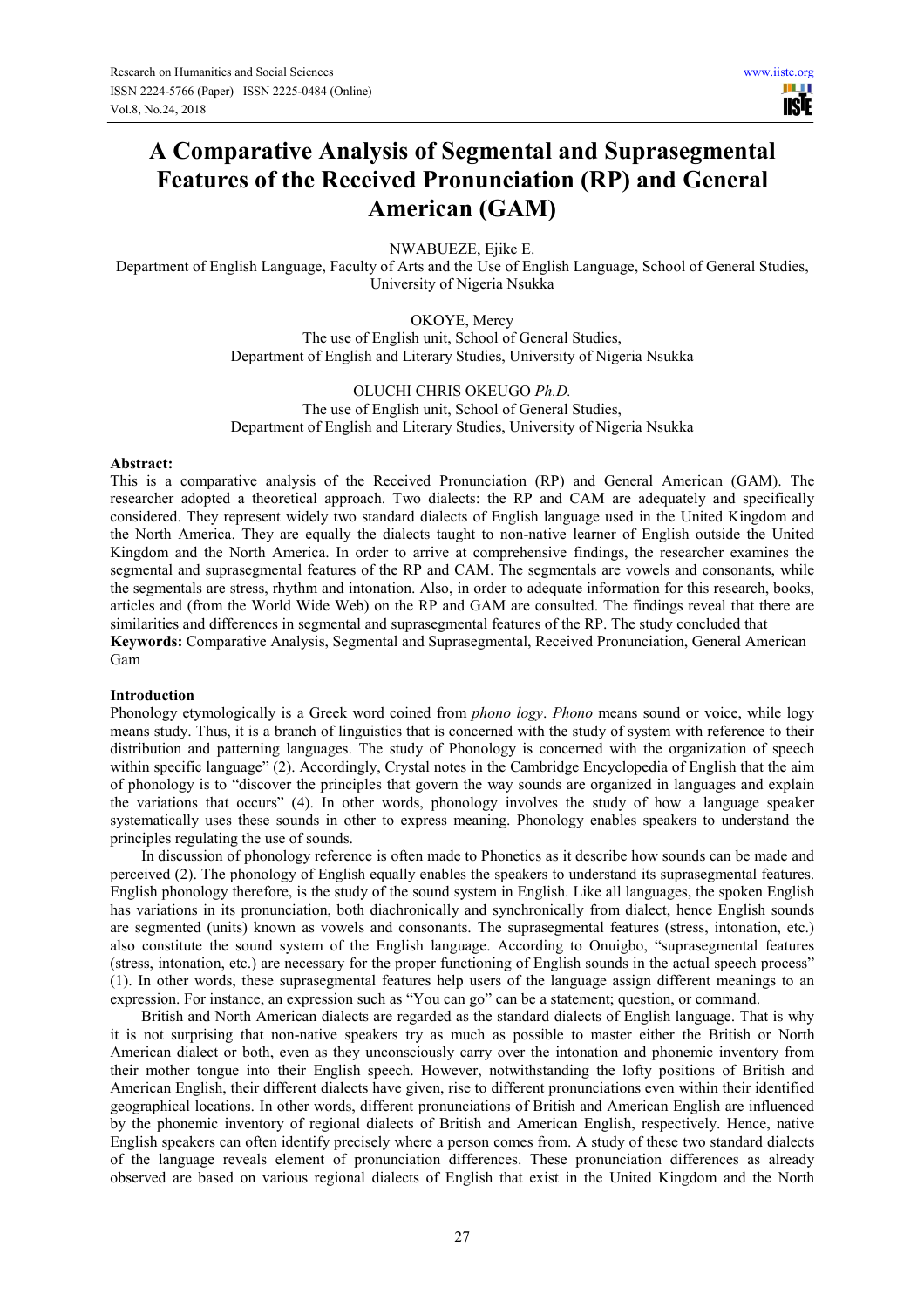American countries. As non-native speakers strive as much as possible to master the two or either of them, there is the need to examine them comparatively, in order to ascertain precisely, how they differ. This no doubt will facilitate non-native speakers' mastery of the two dialects or either for effective teaching of, and communication in the language. It will equally enable native speakers to be aware of different dialects that exist in the language. Thus, the study of the phonology of a language becomes very important for the full understanding of its speech. In view of the above, this study assess comparatively the segmental and suprasegmental features of the Received Pronunciation and General American.

#### **Research Methodology**

The approach to this study is mainly a comparative analysis of two standard dialects of English language: the Received Pronunciation (RP) and General American (CAM). Books, journals and articles that discuss the similarities and differences of the segmental and suprasegmental features of the RP and CAM will be compared adequately. This will enable the determination of the extent they are related to, and differ from each other for effective teaching of, and communication in the language. Also for a specific comparative analysis, Peter Roach's work on Received Pronunciation and the latest work in Wikipedia on General America are the two models represented

#### **The Received Pronunciation (RP)**

The study of British dialects of English establishes the existence of different accents as a result of many dialects of English: United Kingdom. The Received Pronunciation as a term was mentioned in H.C. Wyld's A short History of Engj1 and in /ie/ Jones's An Outline of English Phonetics. The history of the Received Pronunciation dates back to ages and it captures a mixture of the Midland and Southern dialects spoken in London. The Received Pronunciation is recognized as a kind of having its base in the educated pronunciation of London countries (the countries surrounding London). In other words, Received Pronunciation is generally accepted as the standard accent of English in the United Kingdom and is now as the BBC English. The uniqueness of the Received Pronunciation makes it the most recommended for foreign learners and since it is most familiar as the accent used by most announcers and newsreaders on BBC and British Independent Television Channels, a preferable name is BBC Pronunciation.

The Received Pronunciation or BBC Pronunciation is seen as a dialect that is uniquely prestigious amongst British accents. It is also called the Queen's (or kings) English or Oxford English, because it is spoken by the Monarch and the Oxford University was identified with it. This explains why many foreign learners that have interest in British English often talk about the Queen's English, making the RP or BBC pronunciation, a generally accepted accent of English in the United Kingdom and outside (apart from the North American Regions). The Received Pronunciation has three different forms, 'iz; Conservative, General and Advanced. The Conservative RP represents the speech of the older speakers with certain social background; the General RP is considered neutral depending on age, occupation or social status of the interlocutors, while the Advance is associated with the speech of younger generation of British speakers. Thus, the uniqueness of RP makes it to be used as the standard for English in most books on general phonology and Phonetics and is represented in the pronunciation schemes of most dictionaries.

It is important to observe that the RP or BBC pronunciation is regarded as a non-rhotic accent of English, that is, (r) is only pronounced if it is followed by a vowel sound. Other accents areas that are non-rhotic re Australian, South African and Estuary, African, most of England, Wales, most of New Zealand, Singapore, Malaysia, Malta, most of the Caribbean, etc. Also to observe is the fact that the modern style of RP is the accent taught to non-native speakers that study British English. That is why non-RP Britons outside the United Kingdom modify their pronunciation to closer RP as to communicate with non-native English speakers. The British dialects of English or RP clearly illustrate different pronunciation patterns of English words in the United Kingdom. Scot Shay identified that "English developed into a borrowing language of great flexibility resulting in an enormously varied and large vocabulary" and accounts for different accents of English in the United Kingdom and beyond.

In Great Britain, three varieties of English language feature prominently namely: English English, Scottish English and Welsh English. They represent the varieties of accents in Britain. Also, these varieties have other varieties that depict various counties in England, Scotland and Wales and one can identify a mixture of rhotic and non-rhotic accents. The segmental features of Received pronunciation/BBC pronunciation identified in Cambridge English Pronouncing Dictionary are twenty vowels and twenty-four consonant sounds. Peter Roach in English phonetics and phonology (2000) illustrates twenty-five vowels and twenty-four consonants: Thus the model resented in this research is Roach (2000):

**Vowels of the RP/BI3C Pronunciation** 

**Seven Short Vowels**  I as in bit e as in men ӕ as in bat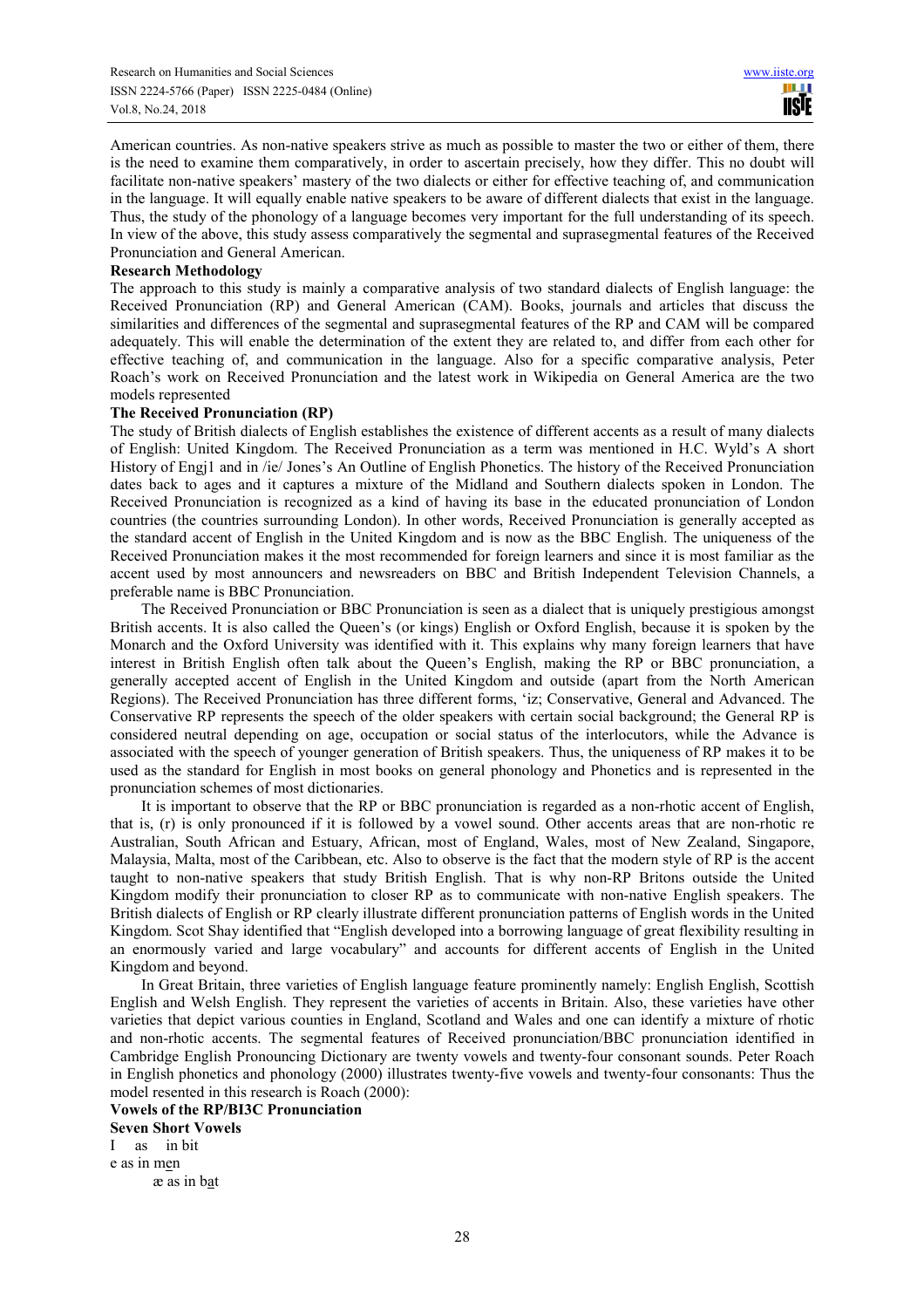

 $\Lambda$  as in but a as in pot U as in put ə as in attend **Five Long Vowels**  I: as in beat з: as in bird a: as in card ͻ: as in board u: as in food **Eight Diphthongs**  iə as in beard eə as in scarce Uə as in fuel ei as in paid ai as in tide ͻi as in void əU as in load aU as in loud **Five Triphthongs**  eiə a in layer aiə as in liar ͻiə as in loyal əUə as in lower aUə as in power **Consonant Sounds of the RP/BBC Pronunciation Nasals** m ( bilabial) as in men n (alveolar) as in now ŋ (velar) as in sing **Plosives**  p (bilabial) as in pot b (bilabial) as in ball t (alveolar) as in cat d (alveolar) as in ma k (velar) as in king g (velar) as in bigger **Affricates**   $tf$  (post-alveolar) as in church dʒ (post-alveolar) as in judge **Fricatives**  f (labio-dental) as in fish f (post-alveolar) as in shop v (labio-dental) as in leave 0 (dental) as in faith Ə (dental) as in father s (alveolar) as in sat z (alveolar) as in visa h (glottal) as in fiope 3 (post-alveolar) as in vin **Approximant**  w (bilabial) as in won r (alveolar) as in rule j (palatal) as in yam **Lateral**  I (alveolar) as in light **GAM and its Segmental Features** 

The study of American phonology of English also exposes many accents, as a result of many regional dialects of English in North American (mostly in the USA and Canada). A brief history of General American indicates that it has its origin in the dialect of the Inland North region that comprises Michigan and Northern. General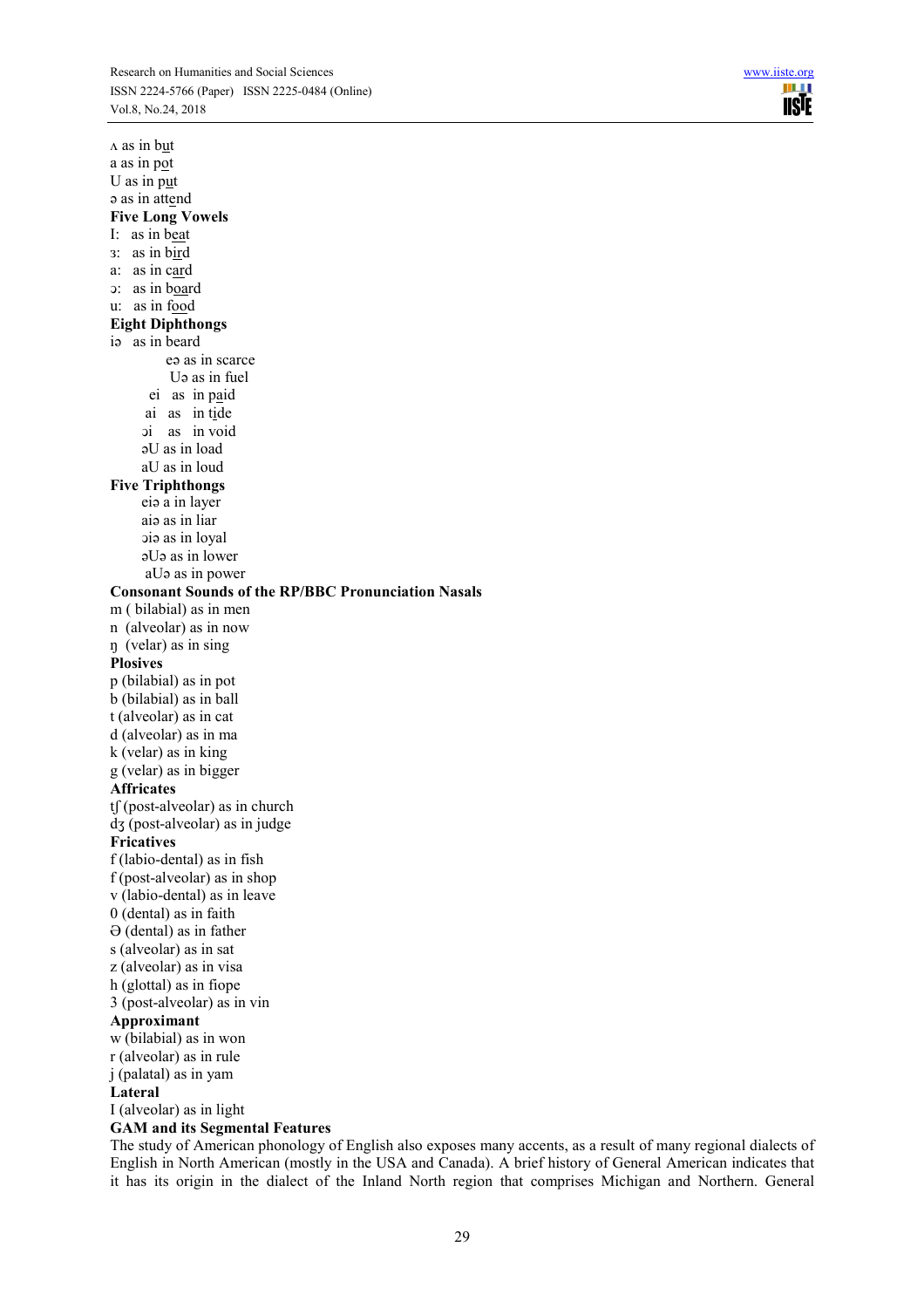American also known as standard Midwestern, standard spoken American English or American Broadcast English is one of the most homogenous and widespread accents of Anglophone North America. It differs from Southern American English; several north eastern accents and other distinct regional accents and social group accent like African American vernacular English. Also General American is regarded by Americans as the tiost neutral and free of regional characteristics. General America is regarded as a rhotic accent, that is, (r) is pronounced in all positions it occurs in words. A study of North America English indicates that the accents of most speakers of North America English are rhotic. Other areas with rhotic accents are Barbados, Ireland, Scotland, some parts of Speakers of Indian English and Otago and Southland (in the far south of New Zealand's South Island). However not all North America English is rhotic: for instance in the USA, the speech of e Coastal South of Eastern New England, and of New York City is o a considerable extent non-rhotic.

As in the case of the Received Pronunciation and other standard dialects of most societies, the General American is not a dialect of the entire nations of the United States and Canada. Its acceptance as prestigious is based on the fact that it is the speech of many newscasters, and as already noted most neutral and free of regional characteristics. This unique feature of being neutral and free of regional characteristics, makes General American an accent general taught to people learning English as a second language in the USA. Similarly, people outside the USA that study American English are taught General American. The segmental features of American English according to Francis in The structure of American English consist of eighteen vowels and forty-six consonants. Daniel Jones in Cambridge Pronouncing Dictionary identifies sixteen vowels and twenty-five consonants. Recent work in Wikipedia on "General American" establishes nineteen vowels and twenty-five consonants. Thus, the model represented in this research is the Wikipedia on "General American":

#### **Vowels of General American (GAM) Fourteen Monothongs**

| т оні куп тионопондз            |            |            |               |
|---------------------------------|------------|------------|---------------|
| Ι                               | as         | in         | react         |
| U                               | as         | in         | influenza     |
| Ι                               | as         | in         | sit           |
| U                               | $\epsilon$ | $\epsilon$ | pull          |
| e                               | $\epsilon$ | $\epsilon$ | pet           |
| $\overline{O}$                  | $\epsilon$ | $\epsilon$ | horse         |
| $\Theta$                        | $\epsilon$ | $\epsilon$ | potato        |
| $\Theta$                        | $\epsilon$ | $\epsilon$ | mother        |
| ε                               | $\epsilon$ | $\epsilon$ | bet           |
| ä                               | $\epsilon$ | $\epsilon$ | bird          |
| $\Lambda$                       | $\epsilon$ | $\epsilon$ | cut           |
| C                               | $\epsilon$ | $\epsilon$ | caught        |
| æ                               | $\epsilon$ | $\epsilon$ | path          |
| a                               | $\epsilon$ | $\epsilon$ | dog           |
| <b>Five Diphthongs</b>          |            |            |               |
| ai                              | $\epsilon$ | $\epsilon$ | <u>high</u>   |
| ei                              | $\epsilon$ | $\epsilon$ | bait          |
| aU                              | $\epsilon$ | $\epsilon$ | house         |
| эi                              | $\epsilon$ | $\epsilon$ | boy           |
| oU                              | $\epsilon$ | $\epsilon$ | b <u>oa</u> t |
| ants of General American Nasals |            |            |               |
| M (bilabial) as in men          |            |            |               |

n (alveolar) as in now ŋ (velar) as in sing **Plosives**   $p$  (bilabial) as in pot<br>  $p(x \leq y)$   $\leq p$   $\leq p$   $\leq q$   $\geq q$  $b(^{a}$  "  $t$  (alveolar)  $\cdots$  " tap  $d\left(\begin{array}{cc} a_1 \cos \theta & a_1 \cos \theta \\ a_1 \cos \theta & a_2 \cos \theta \\ a_2 \cos \theta & a_3 \cos \theta \\ a_4 \cos \theta & a_4 \cos \theta \\ a_5 \cos \theta & a_6 \cos \theta \\ a_7 \cos \theta & a_7 \cos \theta \\ a_8 \cos \theta & a_7 \cos \theta \\ a_8 \cos \theta & a_8 \cos \theta \\ a_9 \cos \theta & a_9 \cos \theta \\ a_1 \cos \theta & a_1 \cos \theta \\ a_1 \cos \theta & a_2 \cos \theta \\ a_1 \cos \theta & a_2 \cos \theta \\ a_1 \cos \theta & a_3 \cos \theta \\ a_$  $k (velar)$  " seek g (velar) " " begin **Affricates**   $tf$  (post-alveolar) as in chart  $\frac{d}{d}$ s(" ") " " june **Fricatives**  f(labio – alveolar) as in self  $v (``\t\t"') ``\t"$  victory

Conson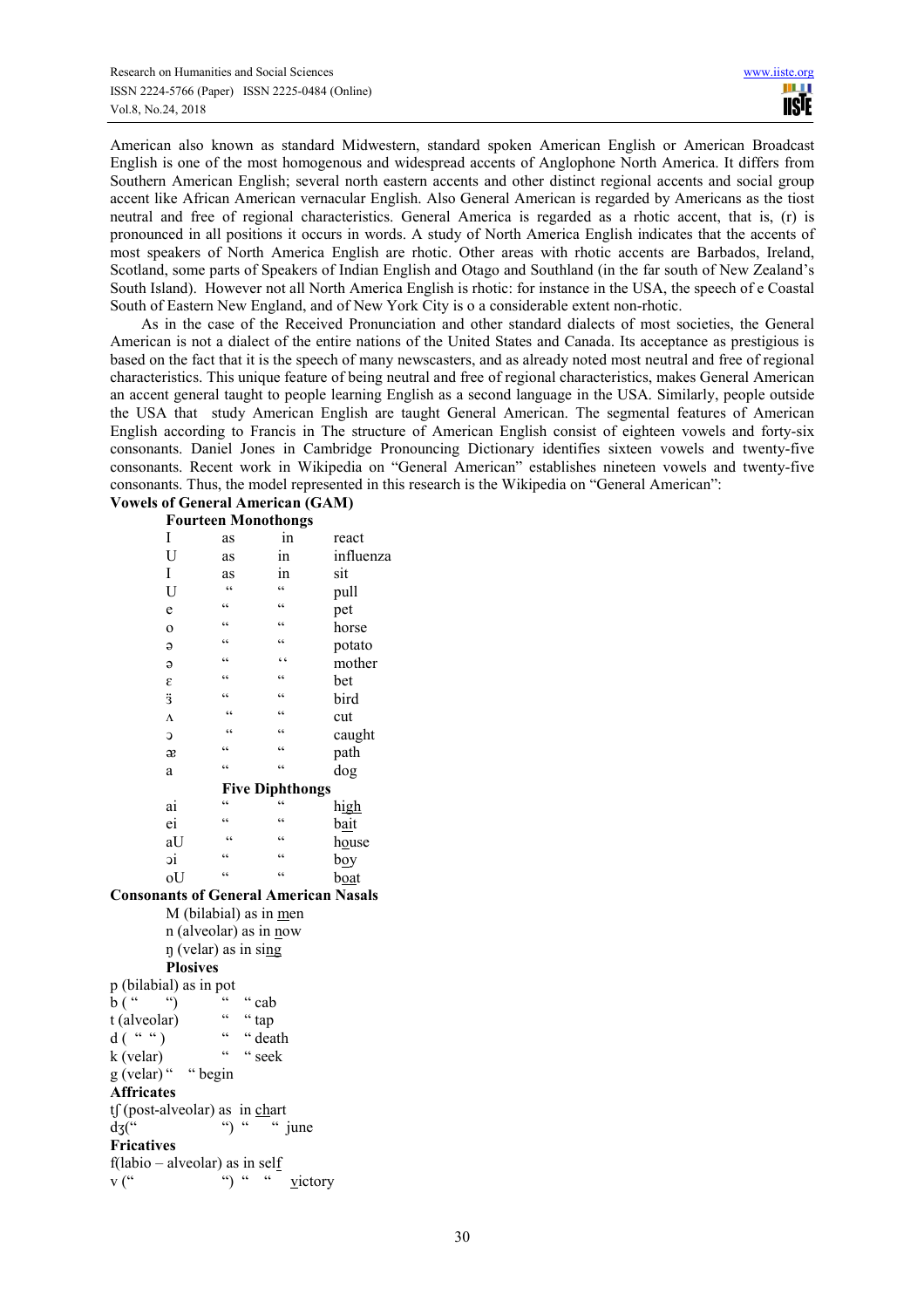$\theta$  ( dental ) " " three  $\Theta$ ( $\degree$  " $\degree$  ")  $\degree$  " $\degree$  they s (alveolar)  $\frac{u}{x}$  " miss  $z(\begin{array}{cc} \cdots & \cdots \end{array})$  " " visa  $\int (post-alveolar)$  " " shop  $3($  " ") " " measure  $h(\text{glottal})$  " " house **Approximant**   $\text{I}(r)$  (alveolar) as in run j (palata) as in young (m) (velar) as in whine w  $($  " ) as in watch **Lateral**  I (alveolar) as in laugh

# **Similarities and Differences of Segmental Features of the RP and GAM**

#### **The Vowels**

Vowels are sounds produced without any obstruction of airstream. The vowels of RP and GAM are related as well as differ in one way or the other. Vowels of the RP are divided into monothongs, diphthongs and triphthongs. The monothongs consist of seven short and five long sounds; the diphthongs comprise eight sound while the triphthongs are five in number. But, the vowels of General American, are nineteen. They are made up of fourteen monothongs and five diphthongs and are commonly described as having lax and tense vowels and wide diphthongs. These dearly show that the vowels of Received Pronunciation are more in number than the vowels of General American.

In the RP and General American1 monothongs are similarly grouped into front; central and back. Contrastively, while the RP are further divided into close, mid and open (indicating long and short sounds), General American are further grouped into close, near-close, close -mid, mid, open-mid and near-open (indicating plain and rhotacized) as illustrated, below: **Monothongs of the RP BBC pronunciation** 

| $\cdot$ | Front |       | Central |           | <b>Back</b>      |       |
|---------|-------|-------|---------|-----------|------------------|-------|
|         | Long  | Short | Long    | Short     | Long             | Short |
| Close   |       |       |         |           | U.               |       |
| Mid     |       |       | J.      |           | $\mathfrak{D}$ : |       |
| Open    |       | æ     |         | $\Lambda$ | a:               | a     |

### **Monothongs of General American (GAM)**

| $\bullet$      | Front | Central |               | <b>Back</b> |
|----------------|-------|---------|---------------|-------------|
|                |       | Plain   | Rhotacised    |             |
| Close          |       |         |               |             |
| $Near - close$ |       |         |               |             |
| Close – mid    |       |         |               |             |
| Mid            |       | ə       | $\partial$    |             |
| $Open - mid$   |       |         | $\mathcal{R}$ | $\Lambda$ . |
| Near - open    | æ     |         |               | a           |

The classification of monothongs of RP as already observed indicates seven short and five long sounds. The short sounds are i, e,  $\alpha$ ,  $\alpha$ ,  $\alpha$ ,  $U$ , and  $\alpha$ . Their descriptions show that:

 $\pi$  is defined as front and close vowel (because the front tongue) is raised, while the lips are spread slightly during articulation. Examples are: lip, sister1 sit, tick, etc.

/e/ is a front and mid vowel (front tongue is raised), that is articulated with slightly spread lips. Examples are: men, bet, get, set, etc.

/ᴂ/ is identified as front and open vowel (front tongue is raised). Its production involves slightly spread lips. Examples are: man, cat, lap, .sat, etc.

 $/\lambda$  is a central and open vowel (tongue is in central position) which Involves the neutrality of lips: Examples are: cut, country, hut, much, etc.

/a/ is a back and open vowel (back tongue is raised), its production involves slightly rounded lips. Examples are: lot, pot, potash, morrow, etc.

/U/ is a back and close vowel (back tongue is raised) that in rounded lips during production. Examples are put, could, hoorah, etc.

/e/ is called schwa and is identified as unstressed central and mid vowel (tongue is in central position). The lips are neutral during production. Examples are: *perhaps about, again, around, etc.*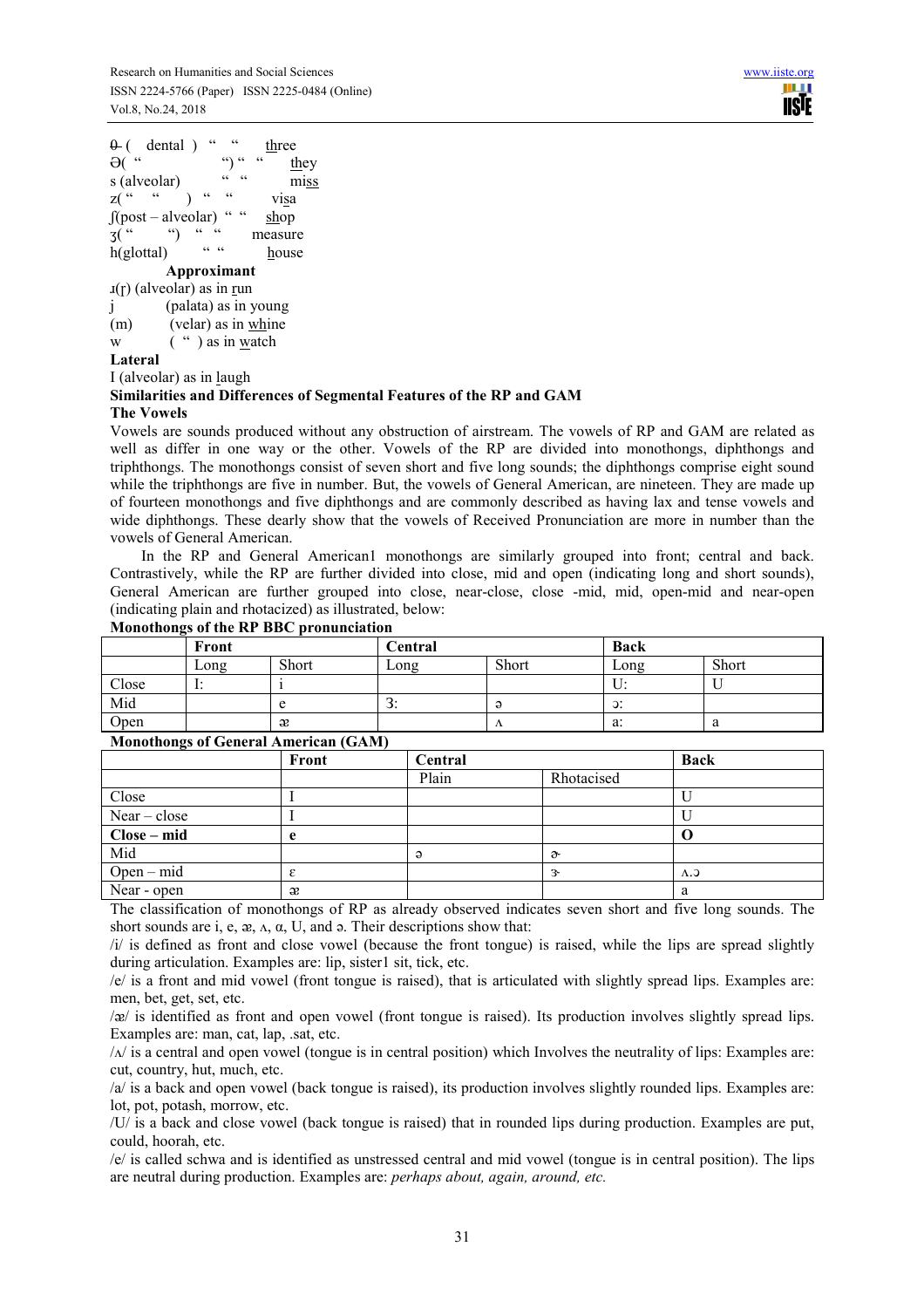HH I **USE** 

The long vowels are I:, u:, :, o: and a:.Their descriptions indicate:

/i:/ as a front and close vowel (front tongue is raised), and t production involves slightly spread lips. Examples are police, key!, keen, keep, etc.

/u:/ as a back and close vowel (back tongue is raised) which involves moderately rounded lips during production/articulation.

Examples are *shoot, cool, cooland, hoon*, etc.

/з:/ as a central and mid vowel (tongue is in central position)

which involves the neutrality of the lips. Examples are *bird, girl, serve, search, etc.*

/ͻ:/ as a back and mid vowel (back tongue is raised) and the lips are well rounded during production. Examples are Porch, sordid, sort, thought, etc.

/a:/ as a back and open vowel (back tongue is raised) and the lips are neutral during articulation. Examples are *pass, laugh, chance, father, etc*.

The classification of monothongs of General America as observed indicates fourteen sounds. This makes them differ in terms of number from the RP. But they are related to the RP based on the fact that their articulations/productions, involve the height of the tongue1 the tongue part used and the position of lips. Also, some monothongs identified and described in the RP such as  $\frac{1}{1}$ ,  $\frac{1}{1}$ ,  $\frac{1}{2}$ ,  $\frac{1}{2}$ ,  $\frac{1}{2}$ ,  $\frac{1}{2}$  and  $\frac{1}{\sqrt{2}}$  are the same in General American. This implies that words that have these sounds are pronounced the same way by speakers of the RP and General American. On the other hand, while  $/i/$ ,  $/u/$ ,  $/o/$ ,  $/\infty/$ ,  $/\infty/$ ,  $/\infty/$ ,  $/\infty/$  and  $/\infty/$  characterize General American, /a:/, /o/, /i:/, /u:/, /3:! and /ͻ:/ belong to the Received Pronunciation.

The descriptions of /i/, /u/, /0/, /a/, /ε/, /з/, /a/ and /ɔ/

Show that:

 $\frac{1}{i}$  is a front and close vowel (front tongue is raised) and lips are slightly spread during production. The sound is generally described as a non-phonemic symbol of English. Examples areas happy and react. It is relatively long and tense' unlike /1/ that is "lax and short. Also the sound tends to be "diphthongal" which means it is realized as long./i:/ as in the RP.

/u/ is a back and close vowel (back tongue is raised) that involves rounded Bps. It is also a non-phonemic symbol of English. An example is influenza, Also .when final, it can be "diphthongized" which makes it to be realized as long /u:/ as in the RP. /o/is a back and close-mid vowel (back tongue is raised) in which the lips are rounded during articulation. It is sometimes called "close o" and appears in English chiefly as the first element of the diphthong /U/ or [ou]. It can represent the long /3:/ of the RP.

 $\sqrt{\phi}$  is a centrally and it's centrally rhotacized and mid vowel (tongue is in central position) and its articulation involves neutralized lips. This sound is like /e/, only that the tip of the tongue is curved up toward the alveolar ridge as in the formation of /r/. It is in fact quite similar to /r/ differing in only two aspects: it is a true vowel rather than a glide, and the front tongue is lower than the usual position or [r] (104). It is also referred as "rcoloured schwa" and to a large extent; it represents the schwa /a/ that occurs in some words in the RP. Examples are *perspire, pertain, mother, father, bean feaster, bearder, etc.* 

/E/ is a front and open mid (front tongue is raised) in which the lips are spread. If stressed, it occurs initially and medially, but not finally. It represents the  $/e/$  in the RP. Examples are bet, protect, etch, etc.

 $\sqrt{\frac{3}{x}}$  is a centrally rhotacised and open-mid vowel (tongue is in the central position) and it involves the neutrality of the lips. It is known as "r-coloured bird vowel", and it represents the  $/3$ :/ Of the RP except that the In sound is somewhat heard. Examples are: *bird, ferrisburg, Perth, perspiration, serve/servo, etc.*

/a/ is identified as a back and near-open vowel (back tongue is raised) and the lips are neutral during articulation. It represents the "broad A" /a:/ in the RP, making some words to be pronounced /a:/. It represents also the short /o/ of the RP in some words. Examples are: *dog, don, Dominic, doll,, dodge, compromise, comprehend, etc*.

/ͻ/ is a back and open-mid vowel (back tongue is raised) which results in slightly rounded lips. It is an "open o" and varies considerably in length1 degree of rounding and degree of tenseness. it represents the short /D/, long /o:/ and long /3:/ of the 1W which makes some words to be pronounced as /a:/ or /o:/ especially where they are /n! or /o:/ in the RP. Examples are *caught, song, solve, doriqen, dorit, god, sort, long, sore, bother, borrow, cot, etc.* 

Diphthongs are sounds produced as a result of glide from one sound to another. Usually the first sound is much stronger and longer than the second during production. The sounds that glide are monothongs already described. The diphthongs of RP are eight and are grouped into closing and centering, while the ones of General American are five and are divided into unrounded front and rounded back as depicted below: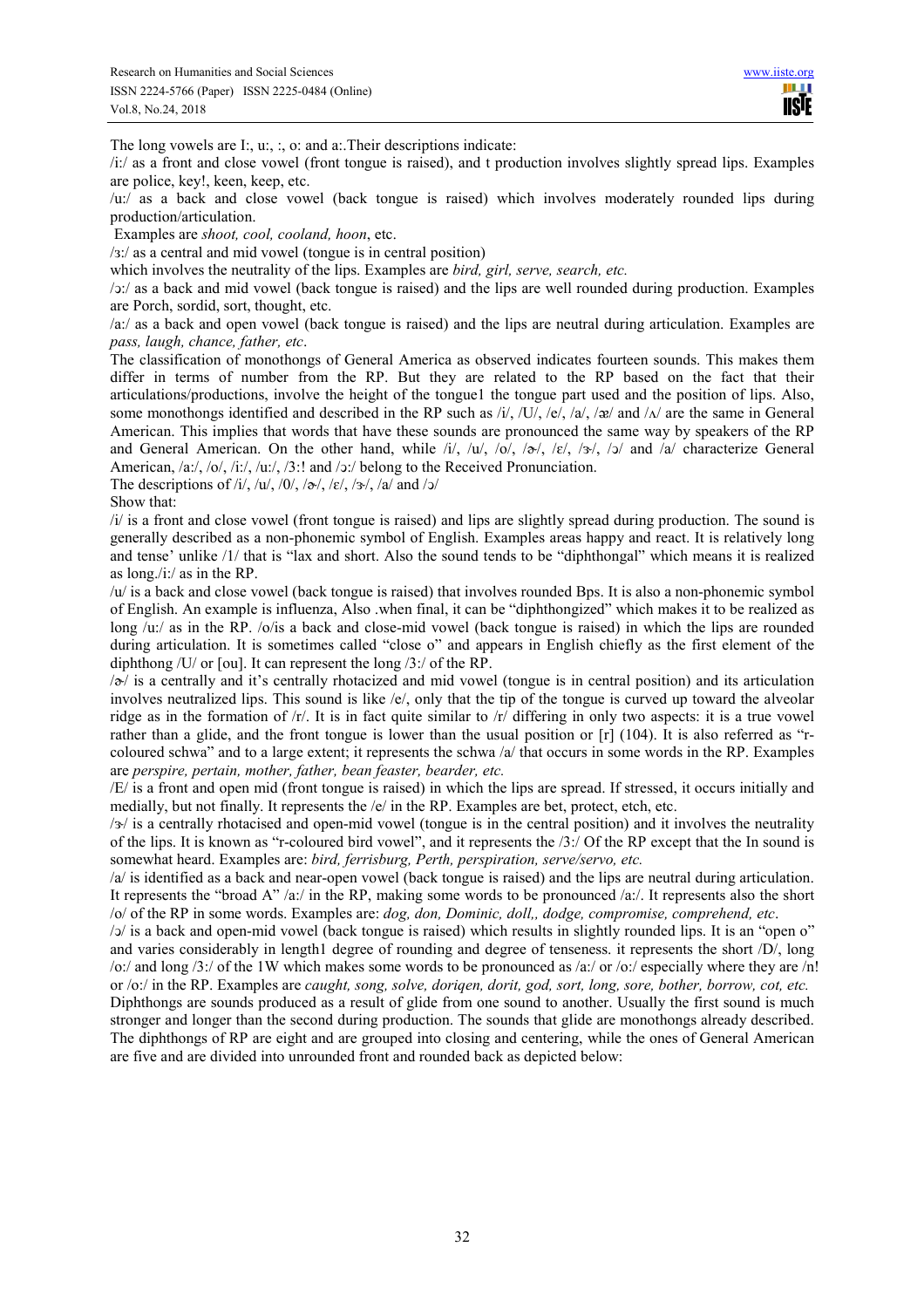#### **Diphthongs of the RP/BBC Pronunciation**

| <b>Closing</b> | <b>Centring</b> |
|----------------|-----------------|
| /ei/           | $/i\partial$    |
|                |                 |
| /ai/           | $/$ eə $/$      |
| $/$ ic $/$     | /Uə/            |
| $\sqrt{3}$ U/  |                 |
| /aU/           |                 |

#### **Diphthongs of General American. (GAM)**

| <u>siphenology</u> of Seneral Himericans |                           |                          |
|------------------------------------------|---------------------------|--------------------------|
|                                          | Offglide is a front Vowel | Offglide is a back vowel |
| Opener component                         | /ei/                      | /Au/                     |
| Is unround                               | /ai/                      |                          |
| Opener component                         | /jc/                      | $/0$ U                   |
| Is round                                 |                           |                          |

The description of diphthong of Received Pronunciation indicates that indicates that  $/ei$  is the sound that begins from /e/ as in set to / as in kid.

Examples are: late1 ate, mate7 gain, etc.

/ai/ starts from sound that resembles  $/\Delta$ / as in country to /i/ as in lid. Examples are: rice, mice, eye, light, etc.

/ͻi/ begins from /o:/ as in spt to /i/ as in lit. Examples are*: coil, voice, joy, toy, etc.*

/əU/ is the sound that begins from schwa /ə/ as in above to /U/ as in put. Examples are: *go, sow, boat, both, etc*.

/aU/ starts from sound similar to /a:/ as in part to /UI as in could.

Examples are; mouse, louse, house, how, etc.

/iə/ starts from something close to /i/ as in pit, to schwa /e/ as in around. Examples are: here, fierce, weird, beer, etc.

/eə/ begins from /e/ as in bed to schwa /0/ as in again. Examples are: hair, air, heir, mayor, etc.

/Uə/ starts from  $/15/$  as in foot to schwa  $/$ ə/ as in acquire.

Examples are: fue4 tour, your, poor, etc.

The descriptions of diphthongs of General American show that the four closing diphthongs in the RP, that is, /ei/, /ai/, /ͻi/ and /aU/ are the same with General. American, while /əU/ represents the diphthong /oU/ in General America. What this means is that while the four closing dij5hthongs in the RP are the same with those of GAM (that is, all the words pronounced with /aU/, /e, /ɔi/ and /ai/ are the same in the RP and GAM), the /əU/ in the RP differs from the /oU/ in General American. Hence, all the words pronounced as /oU/ in the RP are pronounced as /oU/ in General American. Examples are:

| RP             | <b>GAM</b>    |
|----------------|---------------|
| sold/səUt/     | Sold/soUd/    |
| boat / bəUt/   | Boat/bout/    |
| both/baU0/     | both/baU0/    |
| go $/$ geU $/$ | go / getU/    |
| coach /kaUtf/  | coach /kəUtf/ |

Also the three centering diphthongs in the RP are not recognized in Genera American. Hence words pronounced as /iə/, /eə/ and /Uə/ in the RP are pronounced as /i/, /e/ and /U/ or /u:/ respectively. Example are:

| Words               | RP    | <b>GAM</b> |
|---------------------|-------|------------|
| $fuel/U$ ə/         | fjUəl | fju:       |
| tour/U <sub>2</sub> | tUə   | tur        |
| here/ia/            | hiə   | hir        |
| bear/ia/            | bia   | bir        |
| air/ea              | e     | er         |
| heir/ $e$           | e     | er         |

The vowels of RP further have triphthongs which described as being the most complex English sounds. This means that they can appear difficult to pronounce and also not easy to recognize. They involve a glide from the first sound to second and then third, makings each to be a three-sound vowel.

There are five triphthongs which consist of five diphthongs (already described) and the schwa /ə/ sound in each for the realization of three sounds in one vowel. They are: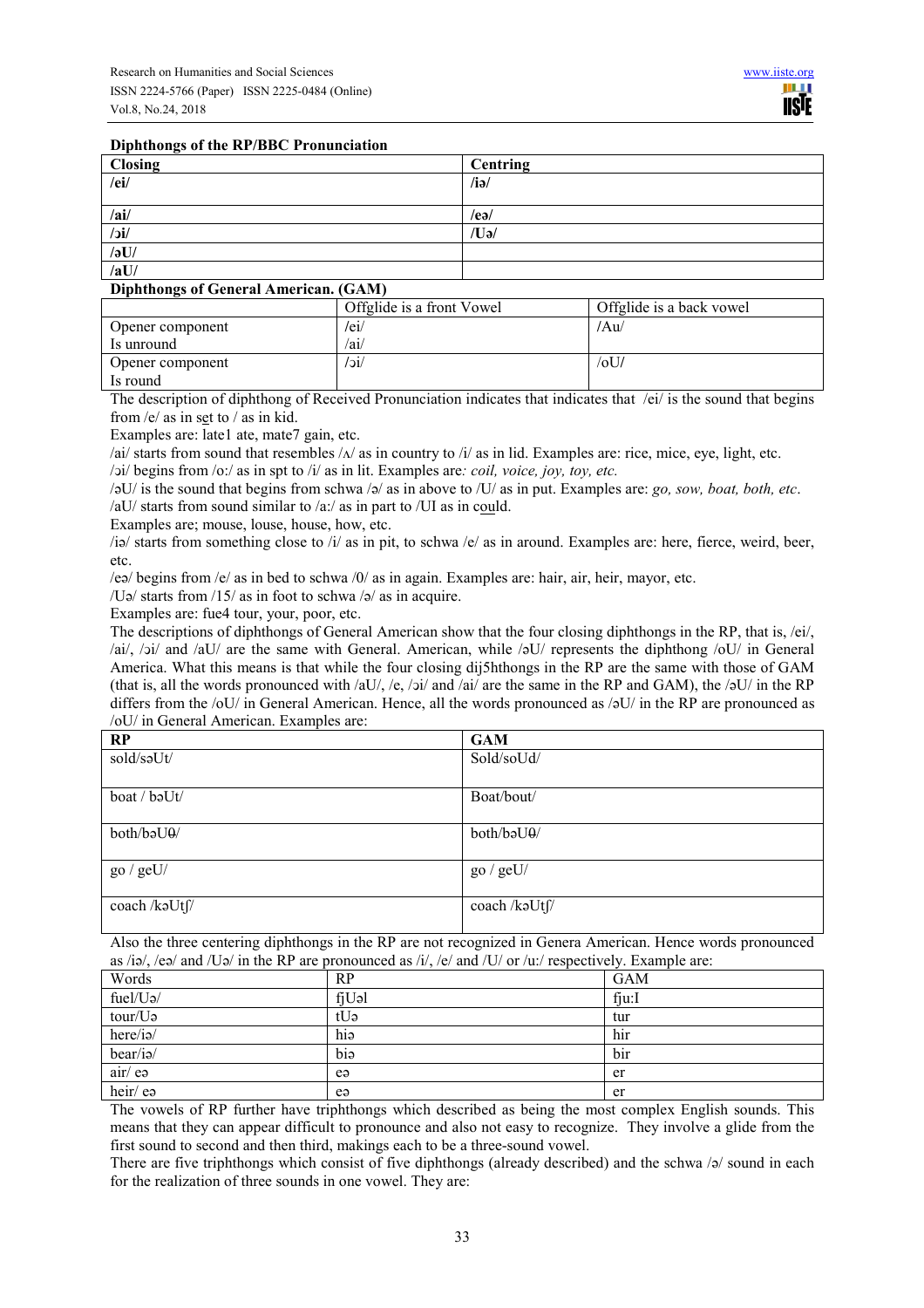/ei/ plus /e/ = /eiə/ as in *layer, player* 

/ai/ plus /ə/ = /aiə/ as in *liar, fire* 

 $\frac{\partial i}{\partial y}$  plus  $\frac{\partial}{\partial z} = \frac{\partial i}{\partial \phi}$  as in loyer, royal

 $\sqrt{2}$ U/ plus/ $\approx$  /  $\approx$  /aU $\approx$  /as in power, hour

The article on General American by Wikipedia does not recognize triphthongs. The same applies to some books consulted on "American English". However, Daniel Jone's Cambridge English Pronouncing Dictionary identifies all of them as the combination of the diphthongs (already described) and the "r-coloured" schwa  $\sqrt{\sigma}$ except /ɔiə/ as indicated below:

 $/ei/$  plus  $/ə/$  =  $/ei →$  as in *layer* 

 $/ai/$  plus  $/ə/$  =  $/aiə/$  as in *liar* 

/Ou/ plus  $/\infty$ / = /oU $\infty$ / as in *lower* 

/aU/ plus  $/\infty$ / = /aU $\infty$ / as in *power* 

The analysis of the RP and GAM also shows that as a result of fewer vowel distinctions before intervocalic /r/ in GAM than in the PR, 'marry' and 'Mary' are homophones, while 'mirro' and furry' rhyme with 'nearer' and 'hurry' respectively in GAM and never in the RP. In the same vein the merger of relevant vowels has made 'pure' and 'poor' to merge or rhyme in the RP and not in GAM, while there is the merger of "/a/ and /a/" in GAM which makes them to be pronounced with the RP "broad A" as in "father-bother" and "cot-caught" merge. More importantly is the fact that the split of relevant vowels such as "trap = bath" split distinguishes the  $\alpha$ / $\alpha$ / in some words from /a:/ in others in the RP (illustrating the famous broad A in the RP). On the other hand, GAM has "short A" / $\alpha$ / in the RP words that have /a:/ before "f, ft, in, nch, nd, nt, sk, sp, ss, st, and th" (Mencken 334). Examples are:

| $\sqrt{æsk}$<br>/a:sk/             | Words | RP       | <b>GAM</b> |
|------------------------------------|-------|----------|------------|
|                                    | Ask   |          |            |
|                                    | Dance | /da:nts/ | $d$ aents/ |
| /pæs/<br>/paːs/                    | Pass  |          |            |
| $\lambda$ la:ft $\lambda$<br>/læf/ | Laugh |          |            |
| /kæf/<br>/ka:f                     | calf  |          |            |

However, GAM like the RP uses 'broad A' before 'lm', some 'th', 'r', and 'r' and with a consonant as indicated below:

| Words  | RP and GAM |
|--------|------------|
| Bar    | /ba:/      |
| Cart   | /ka:/      |
| Part   | /pa:/      |
| Park   | /pa:/      |
| Harm   | /ha:/      |
| father | fa:        |

Also of interest in this analysis is that the 'ile' (suffice) is pronounced /ai/ in the RP, but pronounced as superscript / $\epsilon$ / or syllabic /i/ in General America. Examples are *fragile, volatile, sterile, missile, etc.* In the same vein, the short /a/ in the RP does not exist in GAM, making words pronounced as /a/ in the RP to be pronounced as long /a:/ or long /ͻ:/ in General America. Examples are *chop, foray, glom, gloss, pot, etc.* 

## **Similarities of Suprasegmental Features of the Received Pronunciation (RP) and General American (CAM)**

### **Stress and Rhythm**

The Received Pronunciation and General American are regarded as stress-timed rhythm. Stress-timed rhythm is also known as "Isochronous" which means equal in intervals of occurrence; where unstressed syllables occur, these are squeezed in to maintain the overall rhythm of an utterance. Unlike the syllable- timed in which all syllables, whether stressed or unstressed, tend to occur at regular time-intervals and the time between stressed syllable will be shorter or longer in proportion to the number of unstressed syllables. The following are examples of words that have similar stress pattern in the RP and GAM: cre'ate, de'bate, equ'ate, or'ate, re'lates, 'mandate, 'probate, etc. In the same vein, most of longer '-ate' verb, that is, those that have more than two syllables have the same stress pattern in the RP and GAM. But a few that are stressed in first syllable in the RP are stressed in second syllable in GAM. They include:

| RP                  | <b>GAM</b>     |
|---------------------|----------------|
| 'elongate           | e'longate      |
| infiltrate          | in' filtrate   |
| 'remonstrate        | re'monstrate   |
| <i>tergiversate</i> | ter' giversate |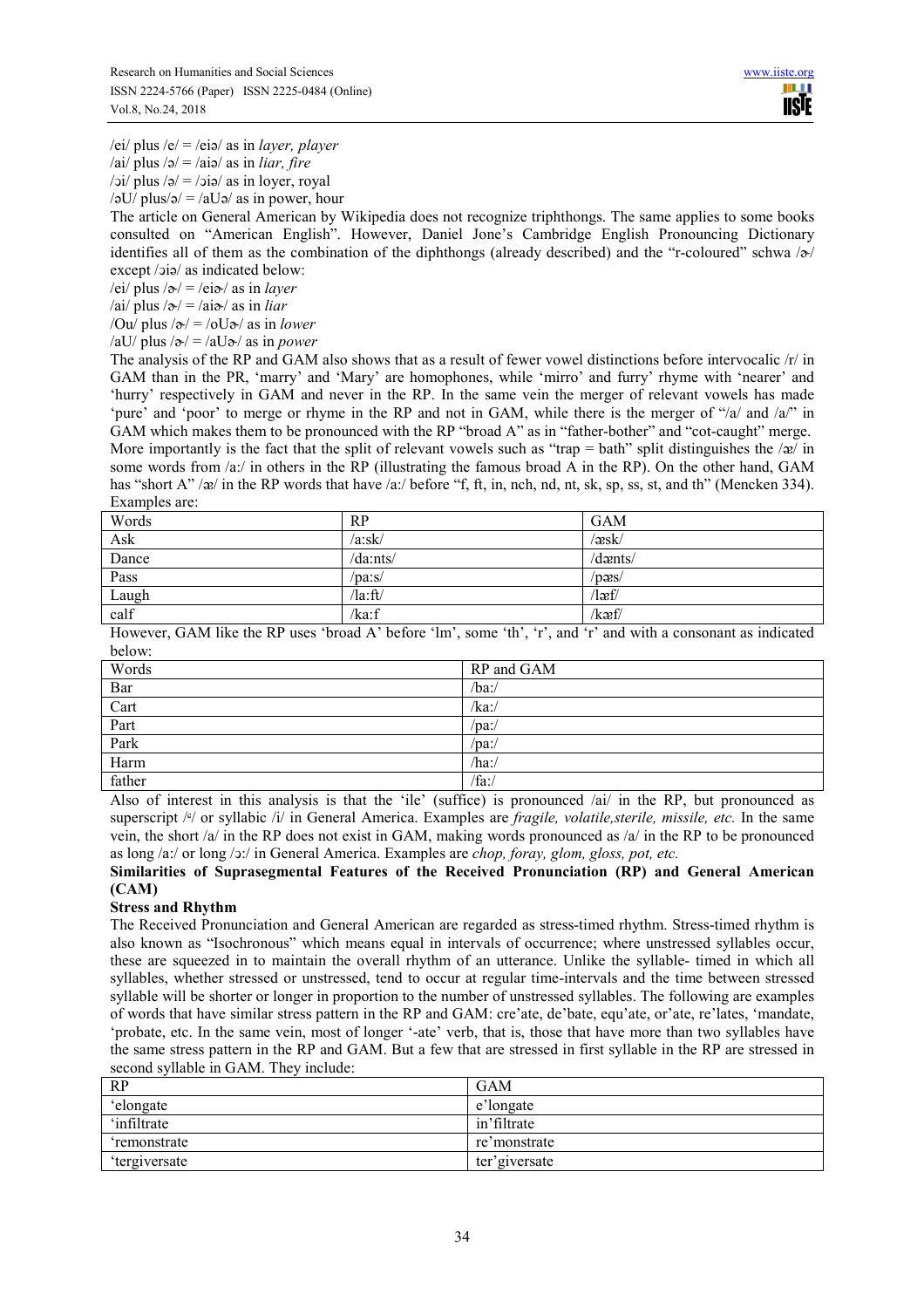#### **Conclusions**

English like other languages has spoken and written aspects. As a result of different dialects of the language, different accents have become evident. In other words regional differences of a language seem to be realized predominantly in phonology. This clearly explains the effect and influence of the spoken aspect of English among its users, as phonological variations tend to hinder effective communication. However, there are two regional standards of English namely: British and American. These two regions equally have different dialects, but two standards: the Received Pronunciation (RP) and General American (GAM) are identified as the ones widely recognized in Great Britain and North America respectively, as well as the ones taught to non-native learners of English language. Thus, the analysis compared these two standard dialects: the RP and GAM and discovered their similarities and differences for effective teaching of, and communication in English language.

#### **Recommendations**

It is a fact that language does not consist of letters, but of sounds and until this fact has been brought home to us, our study of W will be little better than an exercise of memory. Based on the above words and the findings discussed, that the following recommendations are made in order to facilitate effective teaching of and communication in English language:

The spoken aspect of the language should be given adequate attention. As already noted, language does not consist of letters, but of sounds, it becomes obvious that communication in any language is more prominent in speech. Hence, the sounds of a language are the basis for effective communication. Also, since regional differences are realized predominant in phonology, it becomes clear that the importance of English phonetics and phonology cannot be overemphasized.

### **References**

### **WORKS CITED**

Abercrombie, D. "The Accents of Standard English in Scotland" in .A.J Aitken and.J Macarthur, eds. Languages of Scotland. Edinburgh: Chambers, 1979

Ashade, Dele. A-Z of JAMB's Use of English. Lagos: Ashade Investment Limited, 2004.

Barber, Charles. The Engllsh language: A Historical Introduction. Cambridge: Cambridge University Press, 1999.

Bragg, Melvyn. The Adventure of English. London: Sceptre, 2004.

Brook, G.C. Varieties of English. London: St. Martins press, 1973.

Clark, John and Yallop Cohn. An Introduction to Phonetics and Phonology. Oxford: Blackwell Publishing, 1995.

Crystal, David. The Cambridge Encycjppaedia of English.

Cambridge: Cambridge University Press, 2003.

Francis, Nelson. The Structure of American EngjJ. U.S.A: The Ronald Press, 1958.

- Freeborn Dennis, French Peter and Langford David. Varieties of English: An Introduction to the Study of Language. London: Macmillan Education, 1986.
- Jones, Daniel. Cambridge English Pronouncing Dictionary. Eds. Roach, Peter, Hartman James and setter Jane. Keppel Towers, Singapore: Cam bridge University press, 2006.

Ker, Elizabeth and Aderman Ralph. Aspects of American New York: Harcourt Brace and world, 1963.

Labov, William, Ash Sharon and Boberg Charles. The Atlas of North America. Pennsylvania: Mouton — de Gruyter1 2006.

Mencken, H.C. The Arneilcan Langgg. U.S.A: Alfred, A. Knoff, Inc. 1936,

Onuigbo, Samuel. Oral English for Schools and Colleges. Onitsha: Africana First Publishers, 2003.

Peters, Pam. The Cambridge Guide to English Usage. Cambridge: Cambridge University Press, 2004.

Quirk, Randolph and Greenbaum Sidney. A University Grammar of gjjsh. Delhi: Addison Wesley Longman, 2000.

Roach1 Peter. English phonetics and phonology: Cambridge: I Cambridge University press, 2004.

Scot, shay. The History of English: A Linguistic Introduction Washington: Wardja press, 2008.

Todd, Loreto and Hancock Lan. The International English Usage. Buckingham: Croom Helm, 1986k

Trudgill, Peter. Langiage in the Biltisbisles. Cambridge: Cambridge University Press, 1984. -

Wells, J.C. Accents of English. Cambridge: Cambridge University Press, 1982.

#### **Electronic Sources and Publications**

"Accent (Linguistics)". Wikipedia Online. Version 1.3 (November, 2008). 16th December, 2008. <http://eri.wikipedia.org/wiki/Accent (linguistics)>.

"Accent Reduction". Wikipedia Online. Version 1.2 (November, 2002).

16th December, 2008.

<http://en.wikipedia.org/wiki/Accent reduction>